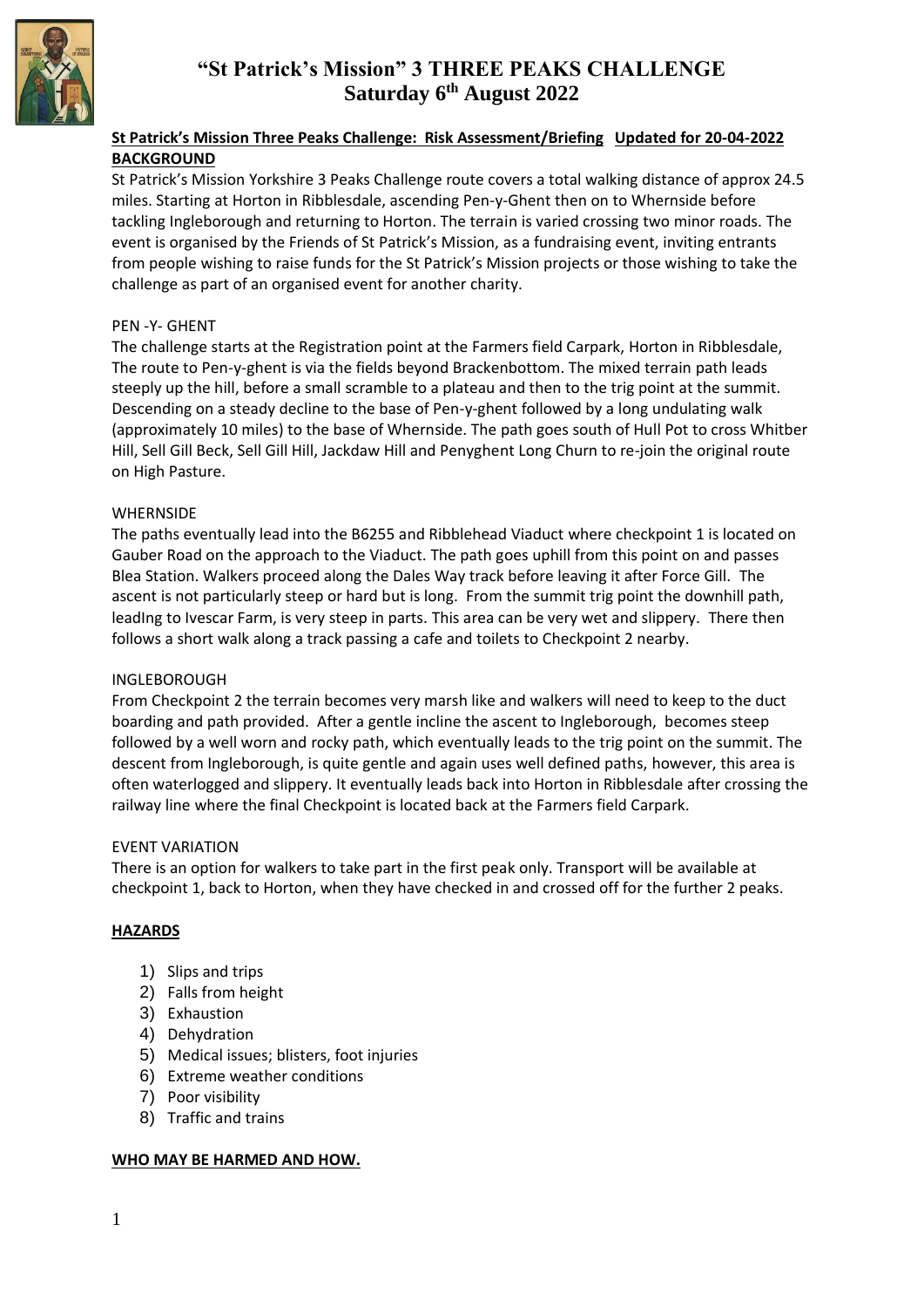

# **"St Patrick's Mission" 3 THREE PEAKS CHALLENGE Saturday 6 th August 2022**

- 1) Walkers slipping due to uneven, slippery ground causing twisted ankles, muscle strains, back injuries.
- 2) Walkers falling from height due to uneven paths near to summit of peaks. Injuries could be fractures of arms, legs, wrists, and bruising.
- 3) Walkers becoming extremely tired towards the end of the challenge, not used to walking these distances, and losing concentration.
- 4) Walkers becoming dehydrated through heavy physical exercise and a lack of water being taken. Headaches and general tiredness.
- 5) Rough terrain causing walkers to sustain blisters and foot injuries and exacerbating any medical problems.
- 6) Extreme hot or cold/wet weather can result in walkers (and support staff) sustaining sunburn, dehydration, or exposure.
- 7) Poor visibility causing walkers to stray from paths, become separated from their group and more vulnerable to injury through falls and slips.
- 8) Walking across roads and railway lines where walkers could be injured by vehicles or trains.

## **EXISTING CONTROL MEASURES**

- 1) The route taken uses good paths where possible, these are being continually improved by the National Park Team. Advice is given to wear supportive footwear designed for hillwalking. The walk having an experienced leader should help to ensure the safest routes are taken and walkers do not stray off the main route.
- 2) Again, the routes taken and awareness of the participants of the hazards should assist in limiting the number of falls sustained. Having support staff trained in First Aid available at each checkpoint can assist if injuries are sustained. Where serious injury has been sustained support staff will be able to contact Mountain Rescue and/or the emergency services for assistance. Vehicles will be on hand to transport people to base or to hospital if necessary.
- 3) Walkers are advised in advance (via the website) to undertake training for this challenge in order to build up strength and stamina. 3 Checkpoints will be available for walkers to take a rest, have food and drink and have any minor ailments attended by the support staff or to drop-out if they so wish.
- 4) To address dehydration walkers are advised to take a suitable amount of water with them at the start and then further bottles will be available at the checkpoints. The weather forecast is monitored leading up to the event and further advice given to participants if extreme adverse weather is forecast. If necessary, the event will be postponed.
- 5) A medical declaration forms part of the registration process to be completed by all those entering the challenge, this asks for information to assist support staff and provide information to emergency services. First aiders with first aid kits at checkpoints can assist with minor ailments and the emergency services can be summoned by support staff if necessary.
- 6) Advice is given via the website on the importance of wearing the correct kind of clothing to combat the extreme weather conditions which can change very quickly. Walkers are also advised to take a number of layers of clothing, sunbloc, vaseline, plasters, and painkillers. At the Registration Point any walkers considered to be ill equipped will be advised not to undertake the walk.
- 7) Poor visibility can be caused by running out of daylight or by low cloud or mist/fog. The event and starting time have been arranged to maximise the availability of daylight hours and there will be information provided regarding local weather forecasts, it is not expected that walkers will take in excess of 12 hours to complete the challenge therefore minimising the risk of running out of daylight. Leaders will be asked to make decisions in conjunction with support staff as to the viability of proceeding with the walk if visibility (or weather